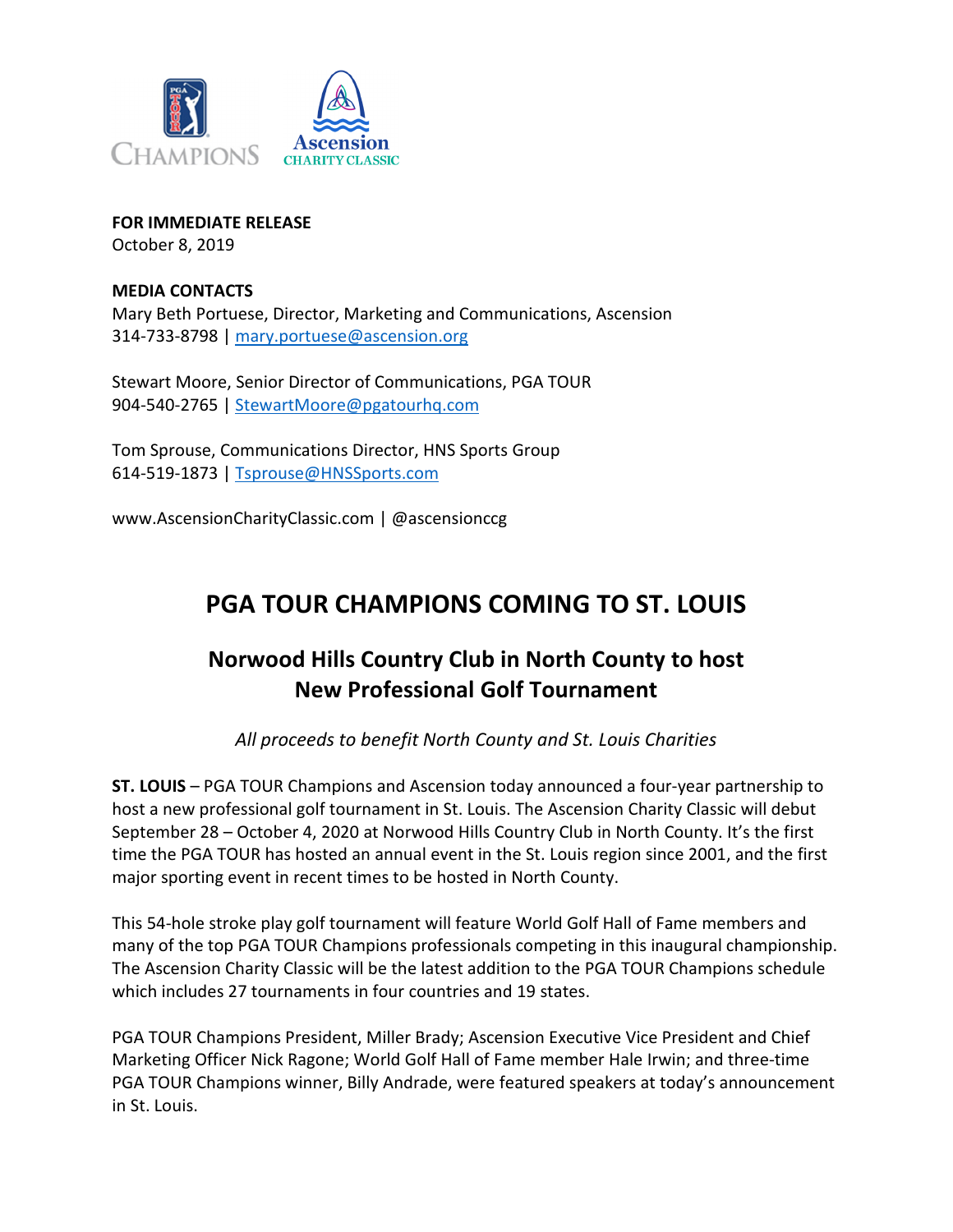

"We're thrilled to bring the Ascension Charity Classic to St. Louis, and particularly to North County at Norwood Hills," said PGA TOUR Champions President, Miller Brady. "The St. Louis area is one of the great sports regions in the United States, known for its passionate, dedicated fans and history of charitable giving and community engagement. This combination of great sports fans, community engagement and charitable giving is what the PGA TOUR is all about, and this will quickly become one of our premier events."

"We wanted to host the Ascension Charity Classic at Norwood Hills because we know that it can serve as a catalyst to support the revitalization of North St. Louis County, including the Ferguson, Florissant and Jennings communities that neighbor the Norwood Hills Country Club," said Nick Ragone, Executive Vice President and Chief Marketing Officer, Ascension. "Players may compete, but the real winners will be North County and area charities. All proceeds will go to charitable organizations in the North County area that are working to build a better community. It's a privilege to be able to be a part of the continued revitalization of our community and our region."

At today's announcement, several charities were named as beneficiaries of the tournament, including Marygrove, a residential facility for children and teens; the Urban League of Metropolitan St. Louis; and Boys & Girls Clubs of Greater St. Louis.

"Our mission at Marygrove is to help children, teens and young adults learn how to overcome an abusive past and move towards a brighter future," commented Joseph Bestgen, Marygrove CEO. "We're able to enrich the lives of over 1,100 young people in this community each year with the help of individuals and organizations, like Ascension, who are committed to this cause."

The event will be managed by HNS Sports Group with Barney Hinkle serving as the Tournament Director and Tim Heitmann as Assistant Tournament Director.

Tournaments for Charity, a 501(c)(3) non-profit entity, will serve as the tournament's host organization.

Norwood Hills Country Club, which was listed on the National Register of Historic Places in 2005, hosted the 1948 PGA Championship (won by World Golf Hall of Fame member Ben Hogan) and the PGA TOUR's Greater St. Louis Golf Classic in 1972 and 1973. PGA TOUR Champions contested the Enterprise Rent-A-Car Match Play Championship at Boone Valley Golf Club in nearby Augusta, Missouri, from 1996 through 2001.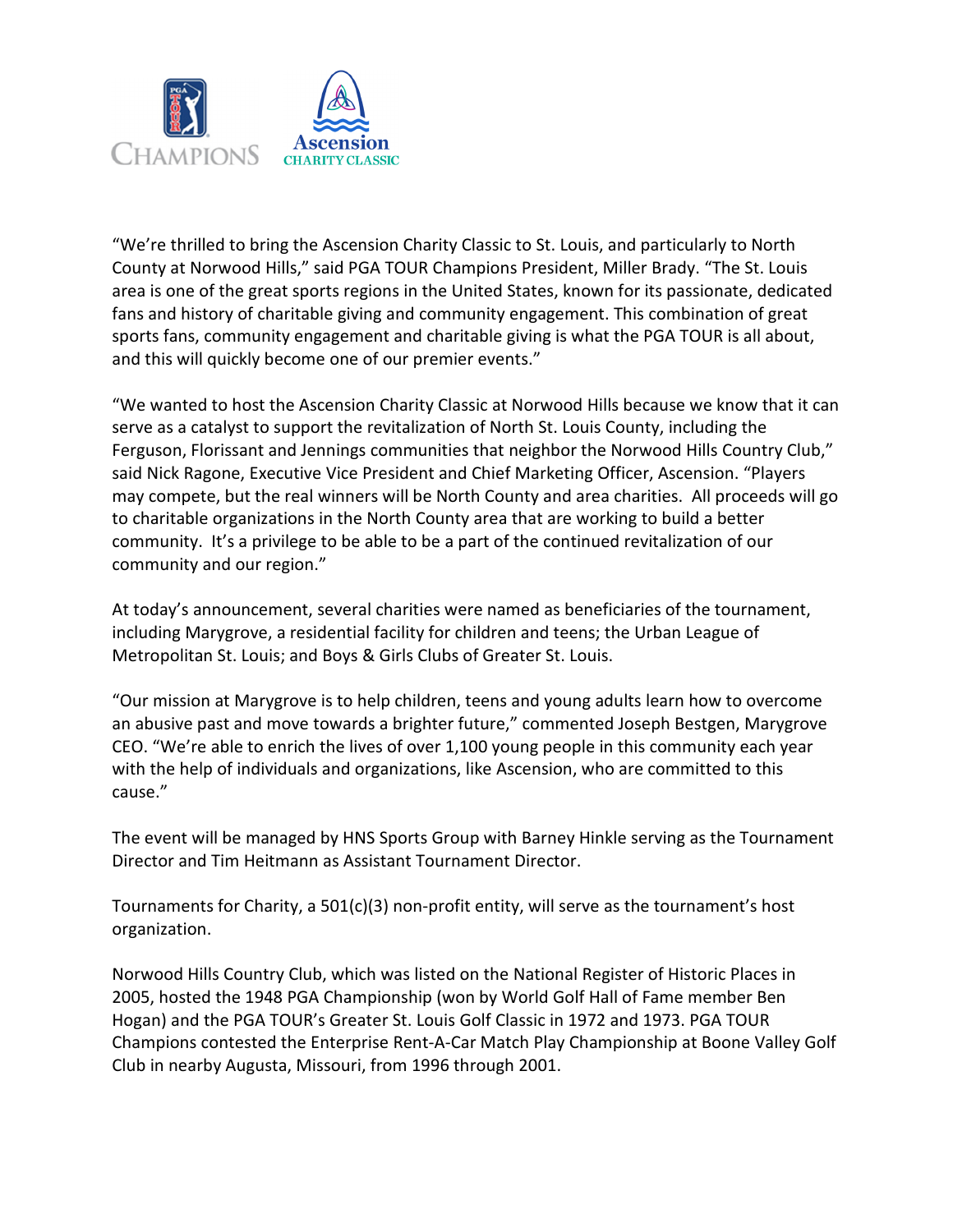

The announcement sets the foundation for an exciting tenure of PGA TOUR Champions golf in St. Louis as some of golf's biggest names prepare to turn 50 in the coming year. World Golf Hall of Fame member Ernie Els, 17-time PGA TOUR winner Jim Furyk, 2003 Masters champion Mike Weir, eight-time TOUR winner K.J. Choi and World Golf Hall of Fame member Phil Mickelson will all celebrate their 50th birthdays over the next 12 months.

All rounds of the Ascension Charity Classic will be broadcast on Golf Channel. Internationally, telecasts air in excess of 170 countries and territories, reaching more than 340 million potential households, and distributed in 15+ markets via GOLFTV.

For more information visit the Ascension Charity Classic website at www.ascensioncharityclassic.com and follow the tournament on Twitter at @ascensionccg, on Facebook at facebook.com/ascensioncharityclassic and Instagram @ascensioncharityclassic.

For information on sponsorship opportunities, please contact Barney Hinkle at bhinkle@ascensioncharityclassic.com.

### About Ascension

Based in St. Louis, Ascension is one of the leading non-profit and Catholic health systems in the U.S., with more than 150,000 associates and 2,600 sites of care across 21 states and the District of Columbia. In keeping with the organization's mission to deliver compassionate, personalized care to all, with special attention to persons living in poverty and those most vulnerable, all proceeds from the Ascension Charity Classic tournament will be donated to local nonprofits. Last year, Ascension provided \$2 billion in care of the poor and other community benefit.

### About PGA TOUR Champions

PGA TOUR Champions is a membership organization of professional golfers age 50 and older, including 33 members of the World Golf Hall of Fame. The Tour's mission is to provide financial opportunities for its players, entertain and inspire its fans, deliver substantial value to its partners, create outlets for volunteers to give back and generate significant charitable and economic impact in tournament communities. In 2019, the PGA TOUR Champions schedule includes 27 tournaments across the United States, Japan, England and Canada, with purses totaling nearly \$58 million. The Charles Schwab Cup, which includes the Regular Season and the Charles Schwab Cup Playoffs, is used to determine the season-long champion. All events are televised in the United States, with most receiving complete coverage on Golf Channel, the exclusive cable-television partner of PGA TOUR Champions. Internationally, telecasts air in excess of 170 countries and territories, reaching more than 340 million potential households, and distributed in 15+ markets via GOLFTV. Follow PGA TOUR Champions online at